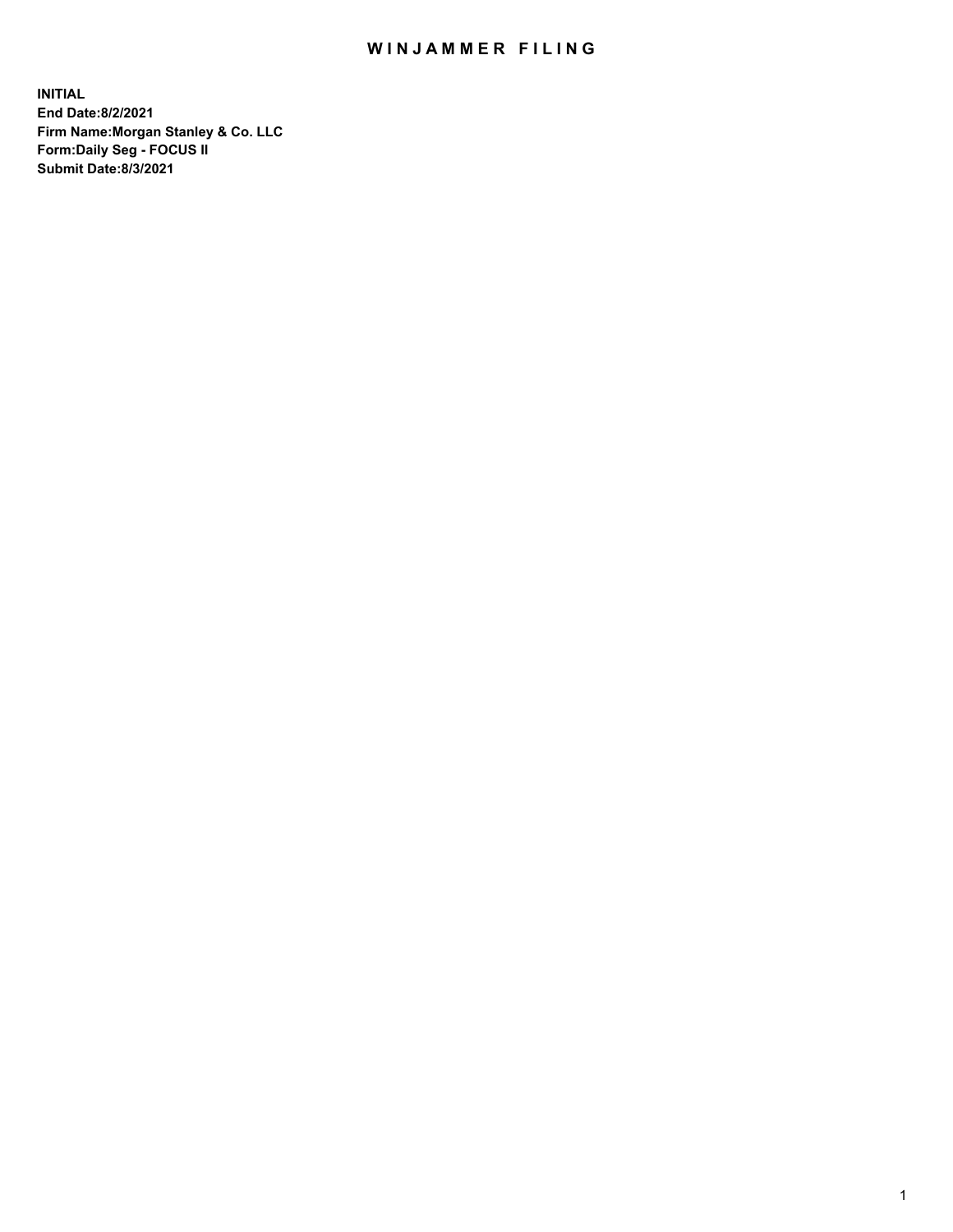**INITIAL End Date:8/2/2021 Firm Name:Morgan Stanley & Co. LLC Form:Daily Seg - FOCUS II Submit Date:8/3/2021 Daily Segregation - Cover Page**

| Name of Company                                                                                                                                                                                                                                                                                                                | Morgan Stanley & Co. LLC                                   |
|--------------------------------------------------------------------------------------------------------------------------------------------------------------------------------------------------------------------------------------------------------------------------------------------------------------------------------|------------------------------------------------------------|
| <b>Contact Name</b>                                                                                                                                                                                                                                                                                                            | <b>Ikram Shah</b>                                          |
| <b>Contact Phone Number</b>                                                                                                                                                                                                                                                                                                    | 212-276-0963                                               |
| <b>Contact Email Address</b>                                                                                                                                                                                                                                                                                                   | lkram.shah@morganstanley.com                               |
| FCM's Customer Segregated Funds Residual Interest Target (choose one):<br>a. Minimum dollar amount: ; or<br>b. Minimum percentage of customer segregated funds required:% ; or<br>c. Dollar amount range between: and; or<br>d. Percentage range of customer segregated funds required between:% and%.                         | 235,000,000<br><u>0</u><br><u>00</u><br>0 <sup>0</sup>     |
| FCM's Customer Secured Amount Funds Residual Interest Target (choose one):<br>a. Minimum dollar amount: ; or<br>b. Minimum percentage of customer secured funds required:%; or<br>c. Dollar amount range between: and; or<br>d. Percentage range of customer secured funds required between:% and%.                            | 140,000,000<br><u>0</u><br><u>0 0</u><br>0 Q               |
| FCM's Cleared Swaps Customer Collateral Residual Interest Target (choose one):<br>a. Minimum dollar amount: ; or<br>b. Minimum percentage of cleared swaps customer collateral required:% ; or<br>c. Dollar amount range between: and; or<br>d. Percentage range of cleared swaps customer collateral required between:% and%. | 92,000,000<br><u>0</u><br>0 <sup>0</sup><br>0 <sub>0</sub> |

Attach supporting documents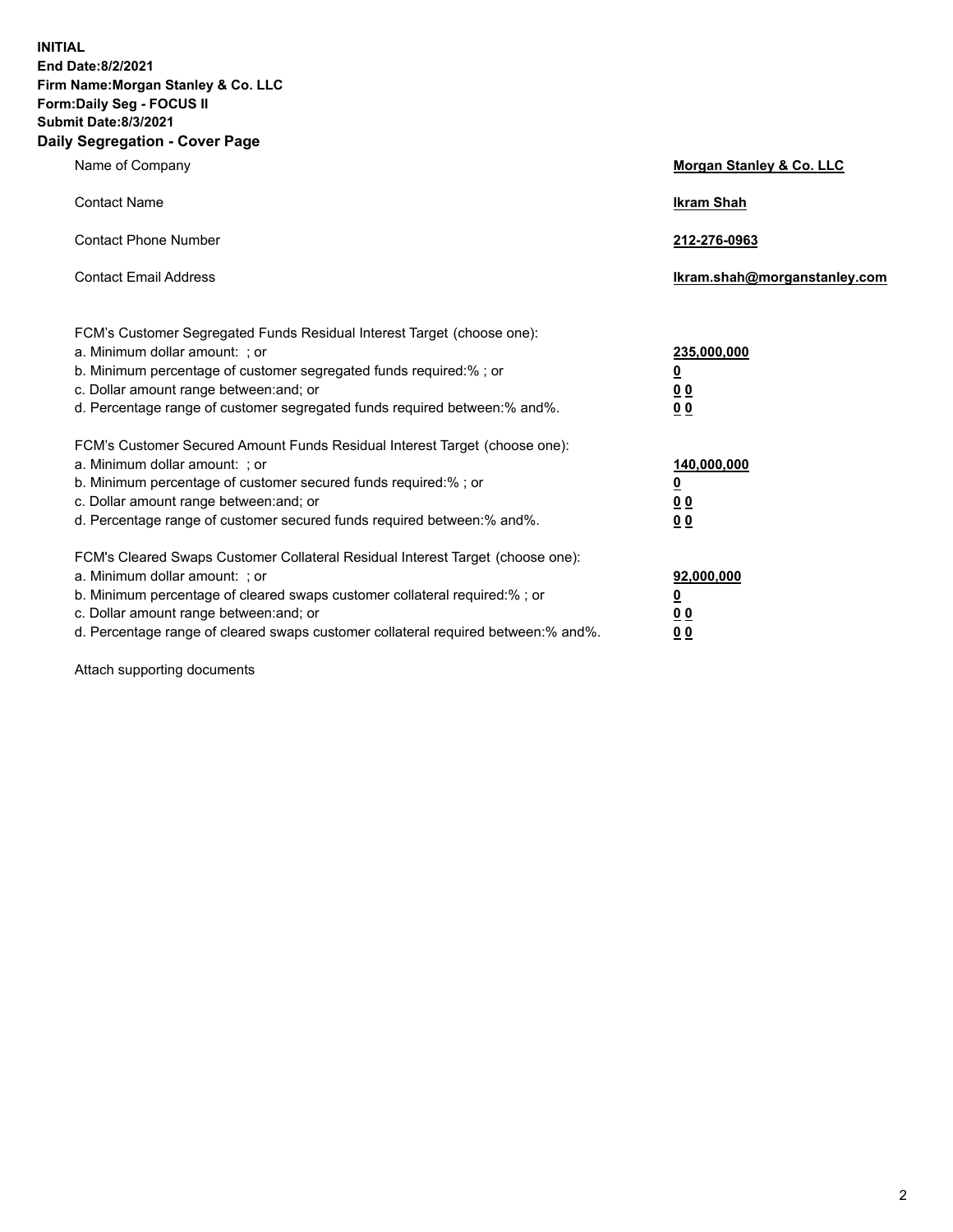| <b>INITIAL</b> | <b>End Date:8/2/2021</b><br>Firm Name: Morgan Stanley & Co. LLC<br>Form: Daily Seg - FOCUS II<br><b>Submit Date:8/3/2021</b><br><b>Daily Segregation - Secured Amounts</b> |                                                  |
|----------------|----------------------------------------------------------------------------------------------------------------------------------------------------------------------------|--------------------------------------------------|
|                | Foreign Futures and Foreign Options Secured Amounts                                                                                                                        |                                                  |
|                | Amount required to be set aside pursuant to law, rule or regulation of a foreign<br>government or a rule of a self-regulatory organization authorized thereunder           | $0$ [7305]                                       |
| 1.             | Net ledger balance - Foreign Futures and Foreign Option Trading - All Customers                                                                                            |                                                  |
|                | A. Cash                                                                                                                                                                    | 4,419,850,867 [7315]                             |
| 2.             | B. Securities (at market)                                                                                                                                                  | 2,164,360,627 [7317]                             |
| 3.             | Net unrealized profit (loss) in open futures contracts traded on a foreign board of trade<br>Exchange traded options                                                       | 1,176,358,821 [7325]                             |
|                | a. Market value of open option contracts purchased on a foreign board of trade                                                                                             | 47,144,438 [7335]                                |
|                | b. Market value of open contracts granted (sold) on a foreign board of trade                                                                                               | -28,497,685 [7337]                               |
| 4.             | Net equity (deficit) (add lines 1.2. and 3.)                                                                                                                               | 7,779,217,068 [7345]                             |
| 5.             | Account liquidating to a deficit and account with a debit balances - gross amount                                                                                          | 35,676,384 [7351]                                |
|                | Less: amount offset by customer owned securities                                                                                                                           | -34,022,634 [7352] 1,653,750<br>[7354]           |
| 6.             | Amount required to be set aside as the secured amount - Net Liquidating Equity<br>Method (add lines 4 and 5)                                                               | 7,780,870,818 [7355]                             |
| 7.             | Greater of amount required to be set aside pursuant to foreign jurisdiction (above) or line                                                                                | 7,780,870,818 [7360]                             |
|                | 6.                                                                                                                                                                         |                                                  |
|                | FUNDS DEPOSITED IN SEPARATE REGULATION 30.7 ACCOUNTS                                                                                                                       |                                                  |
| 1.             | Cash in banks<br>A. Banks located in the United States                                                                                                                     | 228,373,020 [7500]                               |
|                | B. Other banks qualified under Regulation 30.7                                                                                                                             | 436,794,588 [7520] 665,167,608<br>[7530]         |
| 2.             | Securities                                                                                                                                                                 |                                                  |
|                | A. In safekeeping with banks located in the United States                                                                                                                  | 732,873,521 [7540]                               |
|                | B. In safekeeping with other banks qualified under Regulation 30.7                                                                                                         | 41,112,081 [7560] 773,985,602<br>[7570]          |
| 3.             | Equities with registered futures commission merchants<br>A. Cash                                                                                                           | 14,327,099 [7580]                                |
|                | <b>B.</b> Securities                                                                                                                                                       | $0$ [7590]                                       |
|                | C. Unrealized gain (loss) on open futures contracts                                                                                                                        | 854,352 [7600]                                   |
|                | D. Value of long option contracts                                                                                                                                          | $0$ [7610]                                       |
|                | E. Value of short option contracts                                                                                                                                         | 0 <sup>[7615]</sup> 15,181,451 <sup>[7620]</sup> |
| 4.             | Amounts held by clearing organizations of foreign boards of trade                                                                                                          |                                                  |
|                | A. Cash<br><b>B.</b> Securities                                                                                                                                            | $0$ [7640]<br>$0$ [7650]                         |
|                | C. Amount due to (from) clearing organization - daily variation                                                                                                            | $0$ [7660]                                       |
|                | D. Value of long option contracts                                                                                                                                          | $0$ [7670]                                       |
|                | E. Value of short option contracts                                                                                                                                         | 0 [7675] 0 [7680]                                |
| 5.             | Amounts held by members of foreign boards of trade                                                                                                                         |                                                  |
|                | A. Cash                                                                                                                                                                    | 3,957,545,080 [7700]                             |
|                | <b>B.</b> Securities<br>C. Unrealized gain (loss) on open futures contracts                                                                                                | 1,390,375,026 [7710]<br>1,175,504,469 [7720]     |
|                | D. Value of long option contracts                                                                                                                                          | 47,144,438 [7730]                                |
|                | E. Value of short option contracts                                                                                                                                         | -28,497,685 [7735] 6,542,071,328                 |
|                |                                                                                                                                                                            | [7740]                                           |
| 6.             | Amounts with other depositories designated by a foreign board of trade                                                                                                     | $0$ [7760]                                       |
| 7.             | Segregated funds on hand                                                                                                                                                   | $0$ [7765]                                       |
| 8.<br>9.       | Total funds in separate section 30.7 accounts<br>Excess (deficiency) Set Aside for Secured Amount (subtract line 7 Secured Statement                                       | 7,996,405,989 [7770]<br>215,535,171 [7380]       |
|                | Page 1 from Line 8)                                                                                                                                                        |                                                  |

- 10. Management Target Amount for Excess funds in separate section 30.7 accounts **140,000,000** [7780]
- 11. Excess (deficiency) funds in separate 30.7 accounts over (under) Management Target **75,535,171** [7785]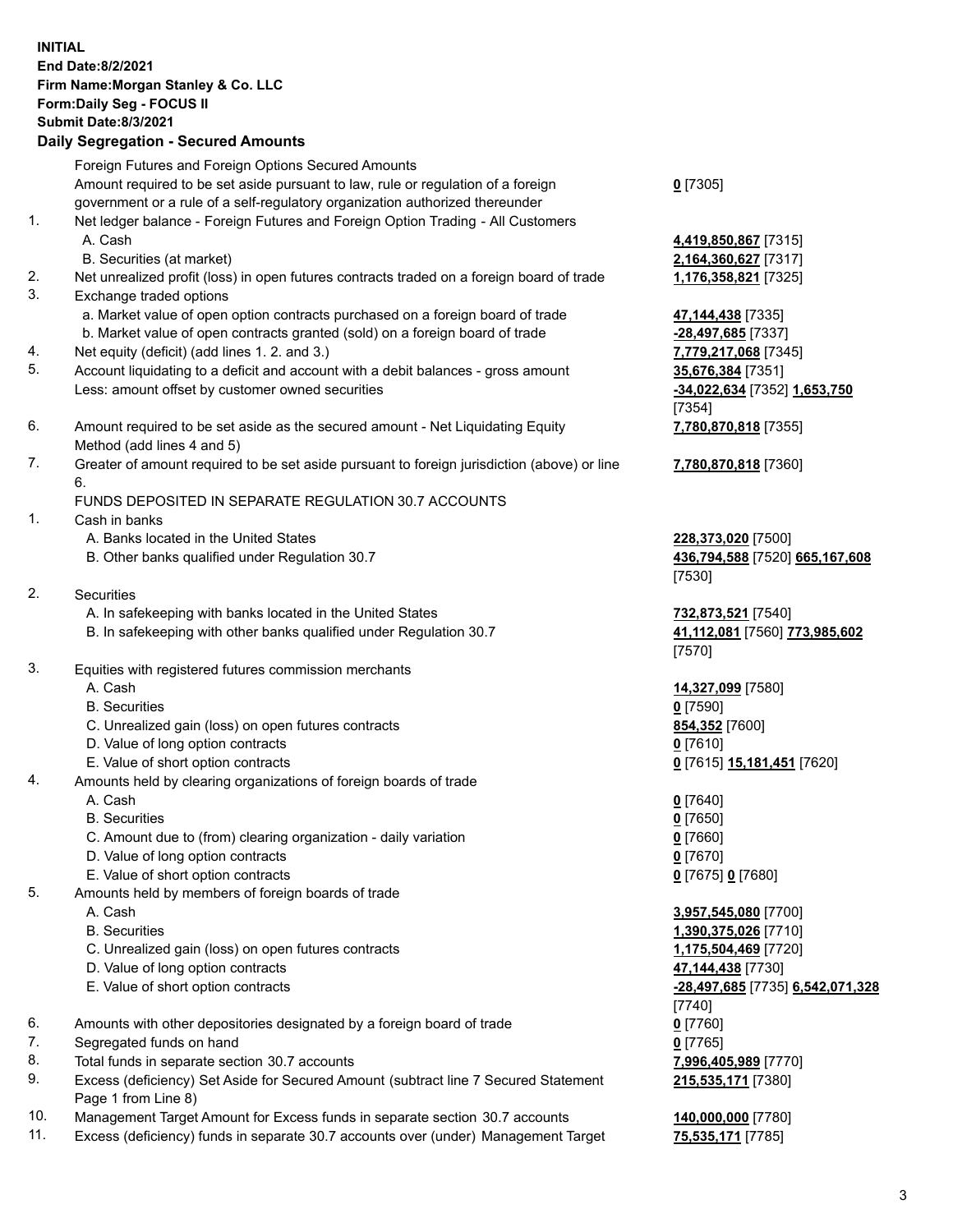| <b>INITIAL</b> | End Date:8/2/2021<br>Firm Name: Morgan Stanley & Co. LLC<br>Form: Daily Seg - FOCUS II<br><b>Submit Date:8/3/2021</b><br>Daily Segregation - Segregation Statement |                                    |
|----------------|--------------------------------------------------------------------------------------------------------------------------------------------------------------------|------------------------------------|
|                | SEGREGATION REQUIREMENTS(Section 4d(2) of the CEAct)                                                                                                               |                                    |
| 1.             | Net ledger balance                                                                                                                                                 |                                    |
|                | A. Cash                                                                                                                                                            | 13,329,871,670 [7010]              |
|                | B. Securities (at market)                                                                                                                                          | 7,422,945,231 [7020]               |
| 2.             | Net unrealized profit (loss) in open futures contracts traded on a contract market                                                                                 | 3,879,257,212 [7030]               |
| 3.             | Exchange traded options                                                                                                                                            |                                    |
|                | A. Add market value of open option contracts purchased on a contract market                                                                                        | 1,078,837,676 [7032]               |
|                | B. Deduct market value of open option contracts granted (sold) on a contract market                                                                                | 433,766,467 [7033]                 |
| 4.             | Net equity (deficit) (add lines 1, 2 and 3)                                                                                                                        | 25,277,145,322 [7040]              |
| 5.             | Accounts liquidating to a deficit and accounts with                                                                                                                |                                    |
|                | debit balances - gross amount                                                                                                                                      | 332,843,667 [7045]                 |
|                | Less: amount offset by customer securities                                                                                                                         | -332,607,737 [7047] 235,930 [7050] |
| 6.             | Amount required to be segregated (add lines 4 and 5)                                                                                                               | 25,277,381,252 [7060]              |
|                | FUNDS IN SEGREGATED ACCOUNTS                                                                                                                                       |                                    |
| 7.             | Deposited in segregated funds bank accounts                                                                                                                        |                                    |
|                | A. Cash                                                                                                                                                            | 3,509,434,817 [7070]               |
|                | B. Securities representing investments of customers' funds (at market)                                                                                             | $0$ [7080]                         |
|                | C. Securities held for particular customers or option customers in lieu of cash (at<br>market)                                                                     | 2,487,300,536 [7090]               |
| 8.             | Margins on deposit with derivatives clearing organizations of contract markets                                                                                     |                                    |
|                | A. Cash                                                                                                                                                            | 14,184,764,134 [7100]              |
|                | B. Securities representing investments of customers' funds (at market)                                                                                             | $0$ [7110]                         |
|                | C. Securities held for particular customers or option customers in lieu of cash (at<br>market)                                                                     | 4,782,960,187 [7120]               |
| 9.             | Net settlement from (to) derivatives clearing organizations of contract markets                                                                                    | -113,204,071 [7130]                |
| 10.            | Exchange traded options                                                                                                                                            |                                    |
|                | A. Value of open long option contracts                                                                                                                             | 1,078,837,676 [7132]               |
|                | B. Value of open short option contracts                                                                                                                            | 433,766,467 [7133]                 |
| 11.            | Net equities with other FCMs                                                                                                                                       |                                    |
|                | A. Net liquidating equity                                                                                                                                          | 13,946,167 [7140]                  |
|                | B. Securities representing investments of customers' funds (at market)                                                                                             | <u>0</u> [7160]                    |
|                | C. Securities held for particular customers or option customers in lieu of cash (at<br>market)                                                                     | $0$ [7170]                         |
| 12.            | Segregated funds on hand                                                                                                                                           | 152,684,508 [7150]                 |
| 13.            | Total amount in segregation (add lines 7 through 12)                                                                                                               | 25,662,957,487 [7180]              |
| 14.            | Excess (deficiency) funds in segregation (subtract line 6 from line 13)                                                                                            | 385,576,235 [7190]                 |
| 15.            | Management Target Amount for Excess funds in segregation                                                                                                           | 235,000,000 [7194]                 |
|                |                                                                                                                                                                    |                                    |

16. Excess (deficiency) funds in segregation over (under) Management Target Amount Excess

**150,576,235** [7198]